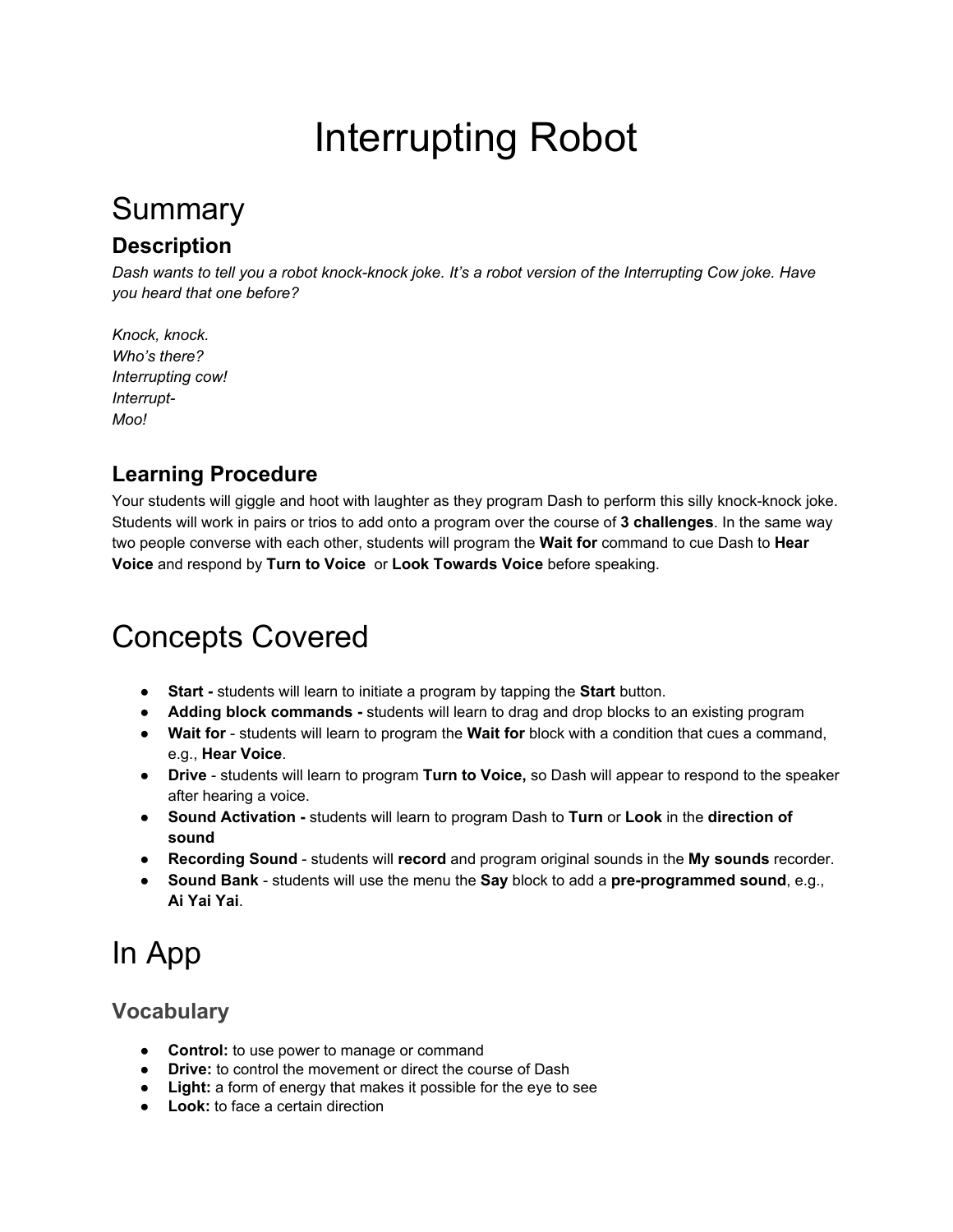- **Sensors**: a device that detects and responds to changes within the environment
- **Sounds:** anything that can be heard by your ears
- **Start**: the beginning of or to begin the program that was created
- **Wait for**: putting a hold on the program until a new cue or command is introduced

### **Reflection Questions**

- 1. Research the parts of the human ear. How are messages we hear delivered to the brain? How is this sequence same or different than a coded program? How does the human ear compare to a robot's sensors?
- 2. How does the proximity of sound affect the robot's ability to complete the commands in the program? Measure the farthest distance in cm. that Dash can sense sound.
- 3. Change the condition in the **Wait for** command, e.g., clap, pick up, obstacle in front. How does this change the Interrupting Robot program?
- 4. If you were to program Dash to navigate through a maze, which type of **Wait for** cue would work best: clap, pick up, hear voice, obstacle in front? Explain why.
- 5. Identify devices around your home that are sound activated (speech to text function on computer, Siri on iPhone/iPad, GPS). What other types of technologies found around your home could be improved by sound activation? Explain how.

## Activity Extensions

#### **Nutty Knock-Knocks**

Ask students to brainstorm other silly jokes for Dash to share. Challenge students to program Dash to tell one of their favorite knock-knock jokes. Visit funology.com for other kid-friendly jokes. http://www.funology.com/knock-knock-jokes-page-4/ Standards: [CCSS.MATH.PRACTICE.MP1](http://www.corestandards.org/Math/Practice/MP1/)

#### **Dashing Duo**

Ask your students to write a comedy script to perform with their comic pal, Dash. They should include 3-4 original jokes, at least, 1 pre-programmed sound and 2 or more recorded sounds. Encourage students to use silly accents and funny sound effects, too. \*Remind students to speak clearly, using dramatic expression in their recordings.

Standards: [CCSS.ELALITERACY.SL.3.5](http://www.corestandards.org/ELA-Literacy/SL/3/5/); [CCSS.ELALITERACY.SL.4.4](http://www.corestandards.org/ELA-Literacy/SL/4/4/); [CCSS.ELALITERACY.SL.5.4](http://www.corestandards.org/ELA-Literacy/SL/5/4/)

#### **Dandy Director**

Have students write and direct a scene for a new TV comedy in which Dash is the daring hero. In this scene, Dash comes to the rescue. Include the setting, the problem and character descriptions. Have students visit the My sound bank, to view the menu of pre-programmed sounds. Students should also record their own sounds and dialogue. Remind students to make their scene funny. After all, this is a comedy. Afterward, students should program the same scene in the "Create New" section of the Blockly App. Their program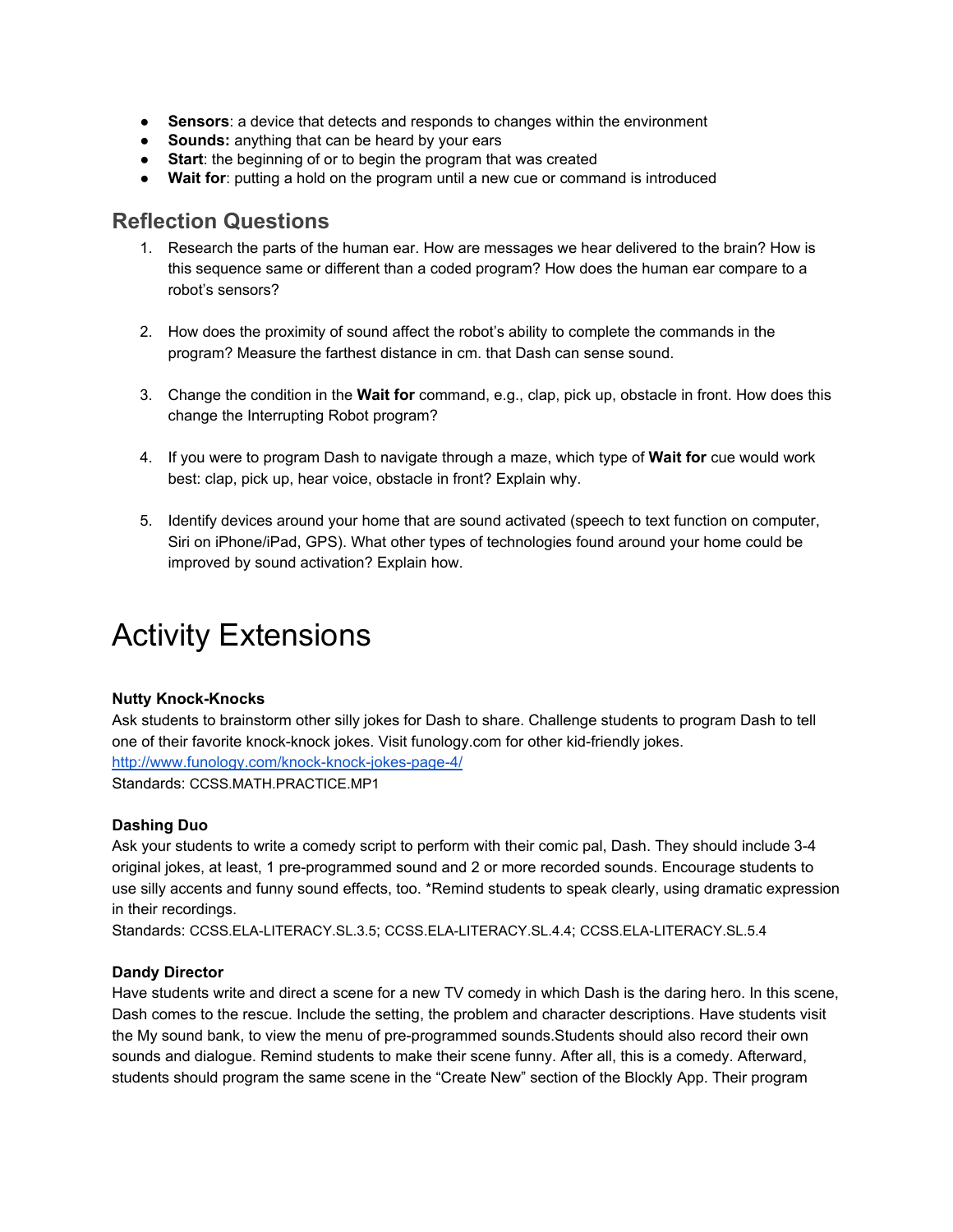must include each of the following commands: wait for, look to voice, turn towards voice, as well as recorded and pre-programmed sounds.

Standards: [CCSS.ELALITERACY.RL.1.3](http://www.corestandards.org/ELA-Literacy/RL/1/3/); [CCSS.ELALITERACY.RL.2.5](http://www.corestandards.org/ELA-Literacy/RL/2/5/); [CCSS.ELALITERACY.RL.3.3](http://www.corestandards.org/ELA-Literacy/RL/3/3/); [CCSS.ELALITERACY.RL.4.3](http://www.corestandards.org/ELA-Literacy/RL/4/3/); [CCSS.ELALITERACY.RL.5.3](http://www.corestandards.org/ELA-Literacy/RL/5/3/)

#### **Sound Scientist**

Now it's your students' turn to test their own hearing sensors. Challenge students to determine the direction a sound is coming from. Have students work with a buddy to test each other. While one students is blindfolded their partner makes a series of noises to the left, right, front or behind. Can the blindfolded partner locate the direction of the sound? Have partners record their data in a table to share with the class. After: Visit the *Highlights* website to learn how to make "Mirror Ears" that trick your ears. https://www.highlightskids.com/science-experiment/turn-sounds-around

Standards: [CCSS.ELALITERACY.SL.3.6](http://www.corestandards.org/ELA-Literacy/SL/3/6/); [CCSS.ELALITERACY.SL.4.4](http://www.corestandards.org/ELA-Literacy/SL/4/4/); [CCSS.ELALITERACY.SL.5.4](http://www.corestandards.org/ELA-Literacy/SL/5/4/); [4LS12](http://www.nextgenscience.org/pe/4-ls1-2-molecules-organisms-structures-and-processes)

### Educational Standards

**CC Mathematical Practices:** [1](http://www.corestandards.org/ELA-Literacy/L/1/5/c/), 2, 4, 5, 6, 7, 8

#### **CSTA K12 Computer Science Standards**

- CT.L1:303. Understand how to arrange information into useful order
- CT.L1:6-01. Understand and use the basic steps in algorithmic problem-solving.
- CT.L1:6-02. Develop a simple understanding of an algorithm
- CPP.L1.3-04. Construct a set of statements to be acted out to accomplish a simple task.
- CPP.L1:6-05. Construct a program as a set of step-by-step instructions to be acted out.
- CT.L203. Define an algorithm as a sequence of instructions that can be processed by a computer.
- CT.L206. Describe and analyze a sequence of instructions being followed.

#### **NGSS Science and Engineering Practices**

- K-2-PS3-2 Use tools and materials provided to design and build a device that solves a specific problem or a solution to a specific problem.
- [4LS12 U](http://www.nextgenscience.org/pe/4-ls1-2-molecules-organisms-structures-and-processes)se a model to describe that animals receive different types of information through their senses, process the information in their brain, and respond to the information in different ways. \*Applies to Sound Scientist in Activity Extensions.

### Solutions

#### **Challenge 1**

Add blocks to make Dash **wait for** you to speak and then **turn** to your **voice**. Then make Dash say, "Knock-knock." Tap **Start** and then say, "Tell me a joke," to get Dash's attention.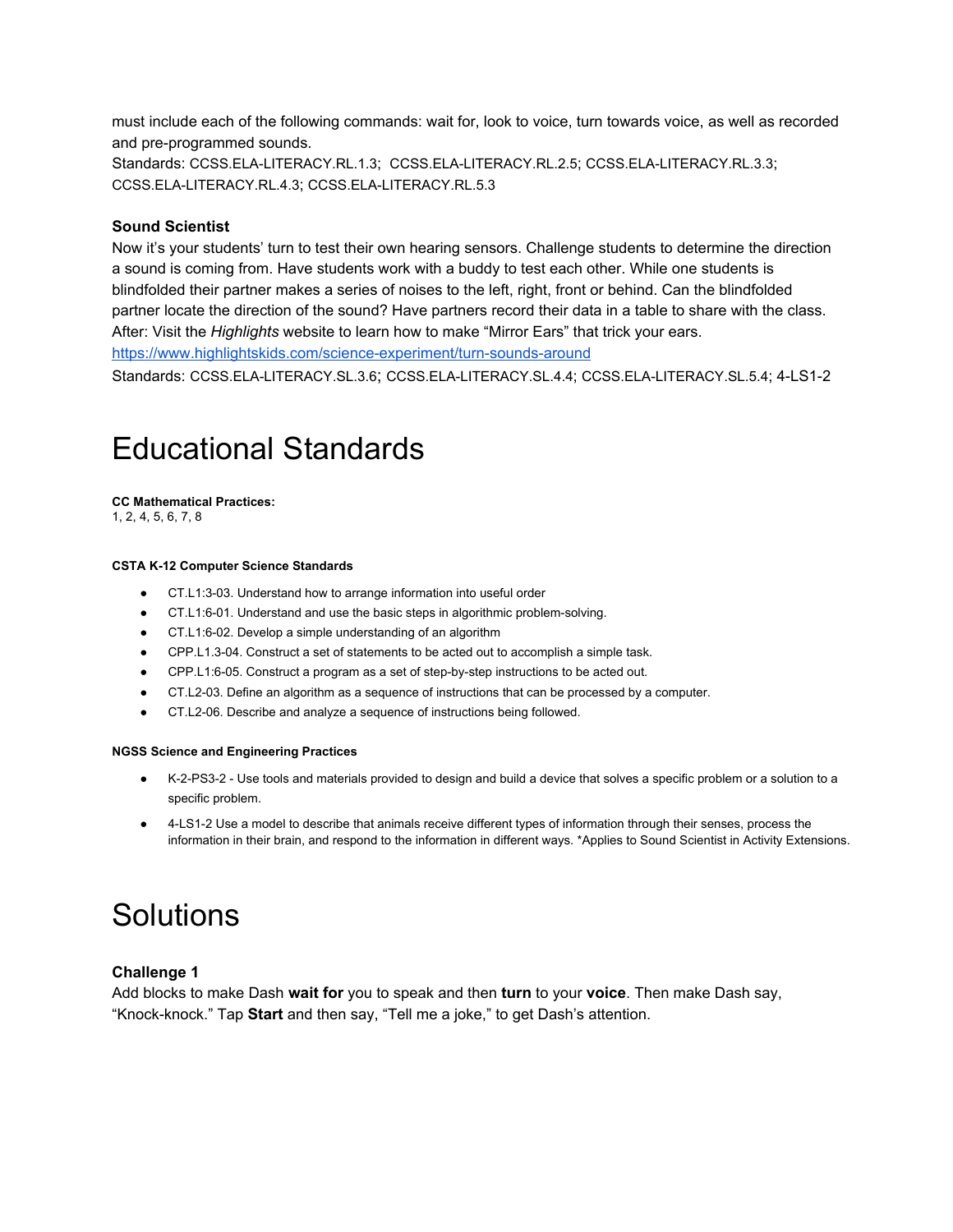

#### **Challenge 2**

**Add to the program.** Make Dash **wait** for a **voice, look towards** the **voice** and say, "Interrupting little blue robot named Dash." This is how Dash will respond when you ask, "Who's there?"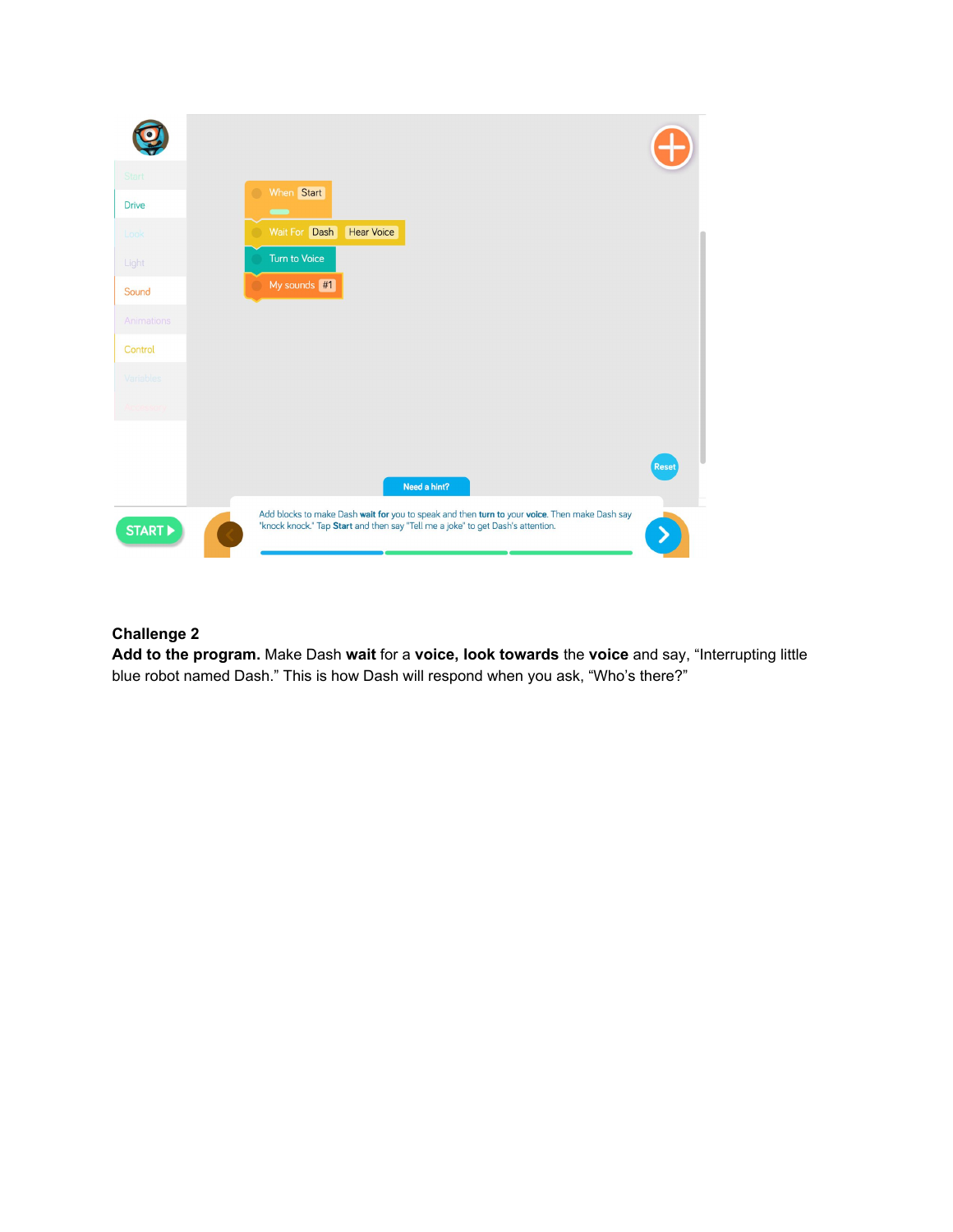

#### **Challenge 3**

Now it's time to make Dash interrupt you! Program Dash to **wait for** a voice, **look towards** the **voice** and make **Ay Yai Yai** sound. Push **Start**. Dash should you during the joke!